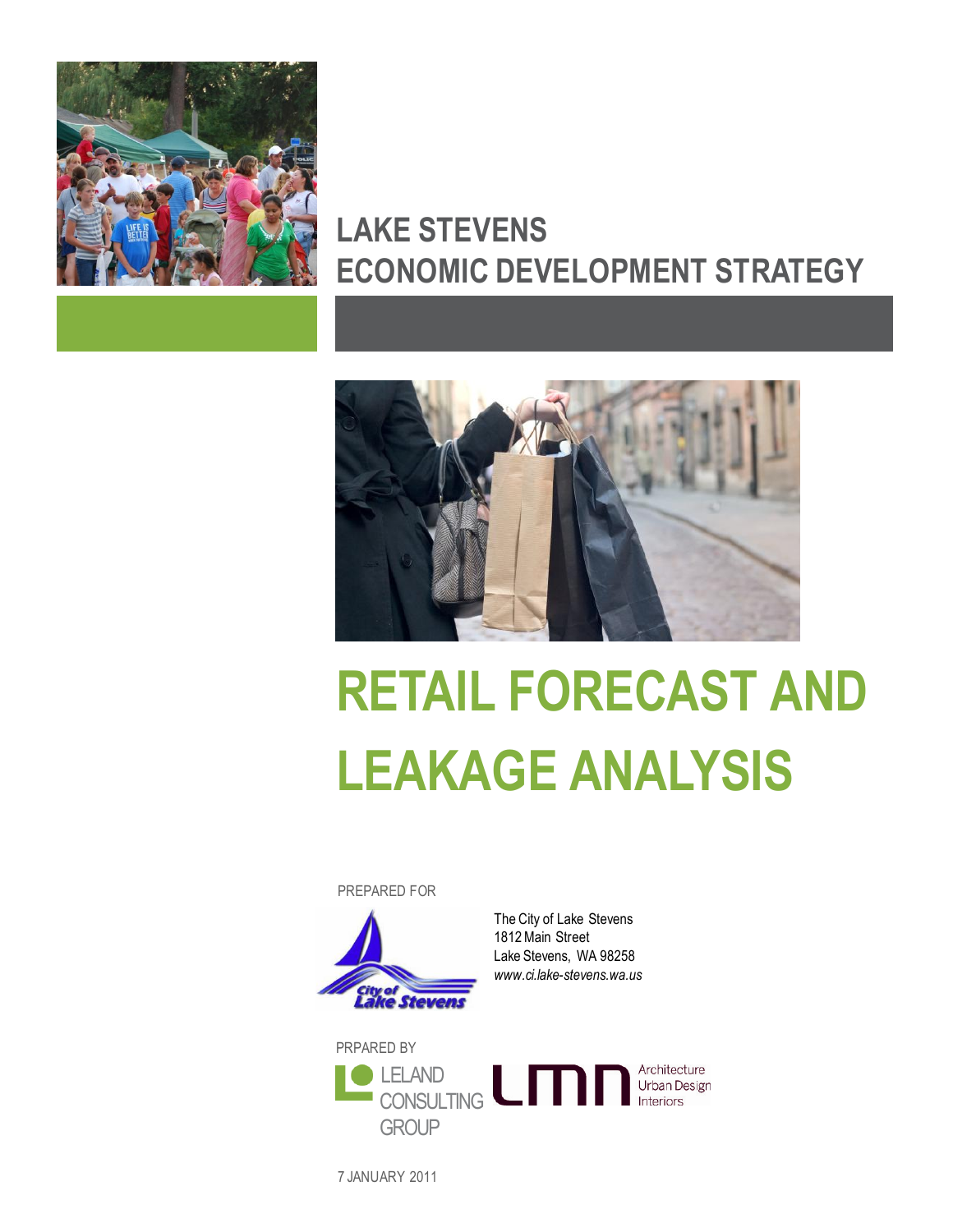# **Contents**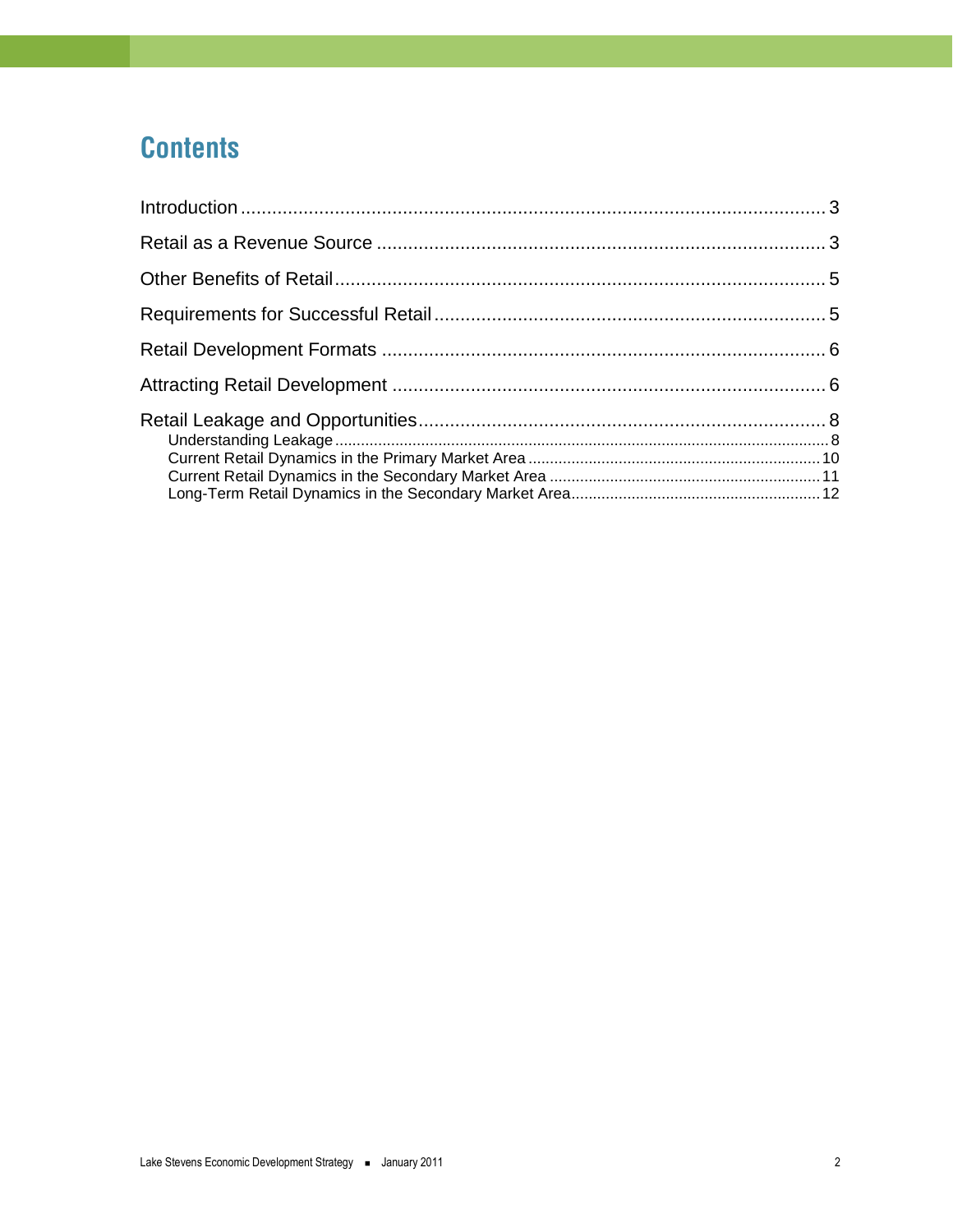# <span id="page-2-0"></span>**Introduction**

As one part of its Economic Development Strategy, the City of Lake Stevens is interested in attracting more retail development. New retail development can have a number of benefits. Among them are the addition of significant tax revenue to the City, county, and state; providing residents easier access to the goods and services they want; reduction in motor vehicle travel; and the attraction of shoppers and even tourists from outside the City. When done right, retail development is also a key part of a city's unique sense of place, and can increase a community's attractiveness and attract tourists.

This memorandum explores:

- The benefits of retail and tax revenues generated from retail spending;
- The amount of retail spending taking place in Lake Stevens and nearby areas;
- Retail development principles;  $\bullet$
- Opportunities to attract retail development in the City; and
- Other related issues.

# <span id="page-2-1"></span>**Retail as a Revenue Source**

Local "sales and use" taxes are levied against retail sales that take place within a jurisdiction, along with the state sales and use tax.<sup>1</sup> (The everyday term "sales tax" is used in this memo.) The tax is also levied on construction materials and labor, making new development of any kind an important source of sales tax revenues.

There are 22 different types of local sales and use taxes that are allowed by state statute. These include taxes that can be collected by cities and counties, and for specific purposes such as transit, criminal justice, public facilities, zoos, and other uses.

The City of Lake Stevens levies the full "basic" and "optional" city rates, for a total tax rate of 1.0 percent. Together with the Snohomish County (1.1 percent) and state (6.5 percent) rates, the total local sales tax rate is 8.6 percent. Most of the County's tax (0.9 percent) is dedicated to the Snohomish County public transit system.

Sales tax rates in Snohomish County and the Puget Sound Region in general are among the highest in the state. However, Lake Stevens' current rate is lower than the jurisdictions to the west of I-5 such as Everett (9.2 percent) and Edmonds (9.5 percent).

Sales taxes are the biggest contributor to Lake Stevens' general fund, making up approximately onequarter, or 24 percent, of the City's general fund revenue. This is similar to other cities in Washington State, where sales tax revenues typically make up about 21 percent of cities' general funds, about the same amount as property (22 percent) and business and utility taxes (21 percent).<sup>2</sup>

Table 1 below shows a breakdown of the City's 2009 sales tax receipts. The lion's share is collected by just over 20 retailers, mostly national retailers. In fact, the City's Target store generates \$310,000 in revenue; Safeway generates about \$94,000, and no other single retailer generates more than \$50,000. Large construction projects such as the Sunnyside Wastewater Treatment Plant and housing projects also contribute a significant amount. Finally, various other retailers, restaurants, and smaller construction projects around the City contribute about a third of the total.

 $\overline{a}$ 

<sup>&</sup>lt;sup>1</sup> The tax is levied against most goods and some services. However, some goods are exempted, most notably most groceries, prescription drugs, auto fuel, and wholesale goods.<br><sup>2</sup> Toy and User Fee Survey, Association of Weshing

*Tax and User Fee Survey*, Association of Washington Cities, 2008.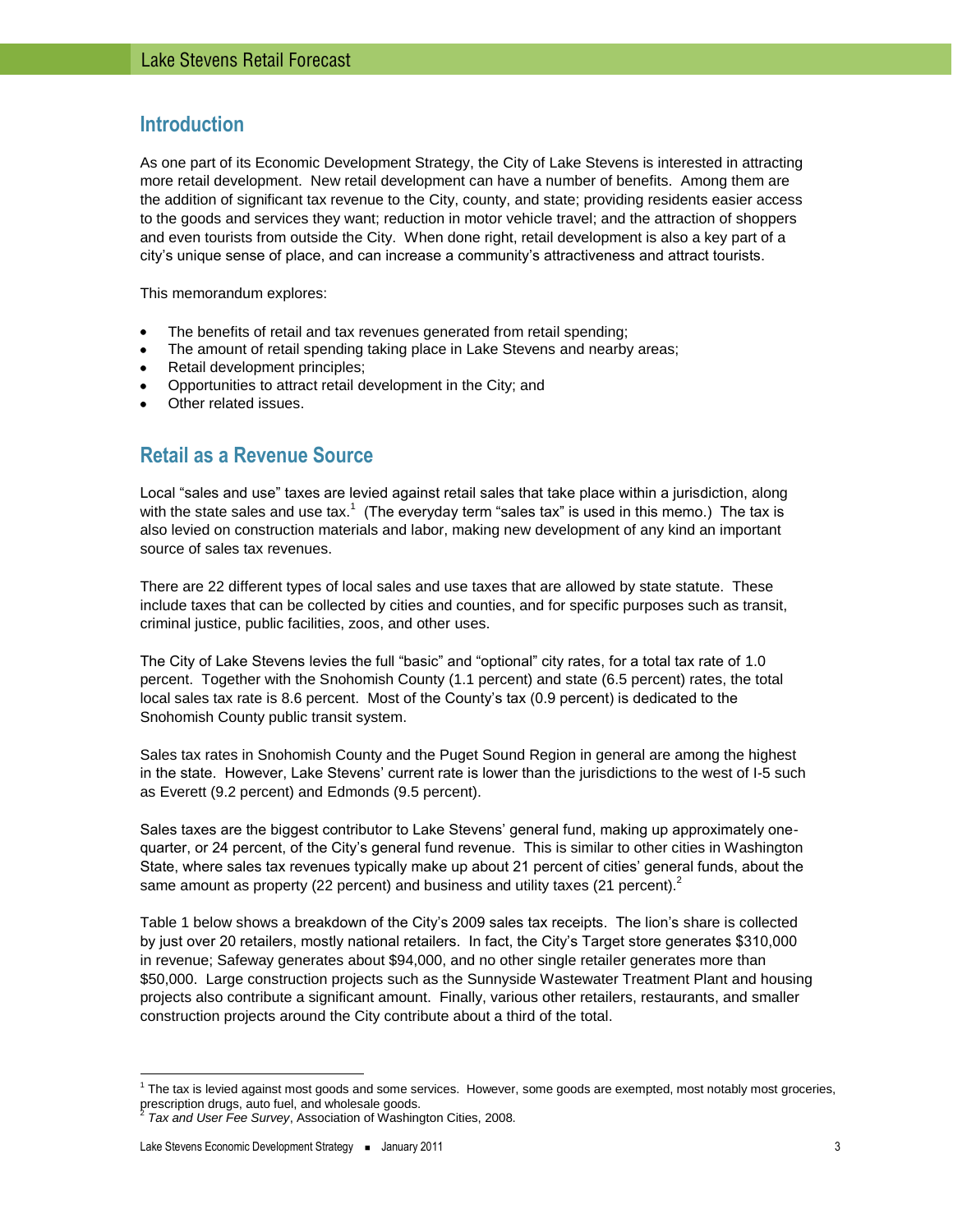#### **Table 1. Sales Tax Receipts Summary, 2009**

| <b>Category</b>                           |             | <b>Amount</b> Percent |
|-------------------------------------------|-------------|-----------------------|
| Top 22 Retailers                          | \$891,330   | 41%                   |
| Top 8 Construction Projects               | \$659,589   | 30%                   |
| Other Retailers and Construction Receipts | \$626,464   | 29%                   |
| <b>Total</b>                              | \$2,177,383 | 100%                  |

*Source: City of Lake Stevens, Leland Consulting Group.*

**Recent Policy Changes: Streamlined Sales and Use Tax.** Legislation passed in 2003 and 2009 has changed the state's policy on where sales taxes are collected, and other features of the tax, in order to bring Washington law into closer alignment with other sales taxes collected nationwide. Beginning in 2008, sales taxes were assessed at the "point of delivery" (i.e., point of purchase); prior to 2008, they were assessed at the point of origin. This change will have the greatest impact on long-distance transactions, such as catalogue or internet transactions. The effect on transactions that take place at retail locations *within* Lake Stevens should be negligible, since in such cases, the point of origin and delivery is the same. This "Streamlined Sales and Use Tax" policy should benefit jurisdictions in which residents make significant catalogue and internet purchases, and have a short-term negative effect on jurisdictions with a concentration of long-distance retailers. Overall, Leland Consulting Group does not anticipate that this policy will have a significant impact on Lake Stevens' retailing or revenue outlook.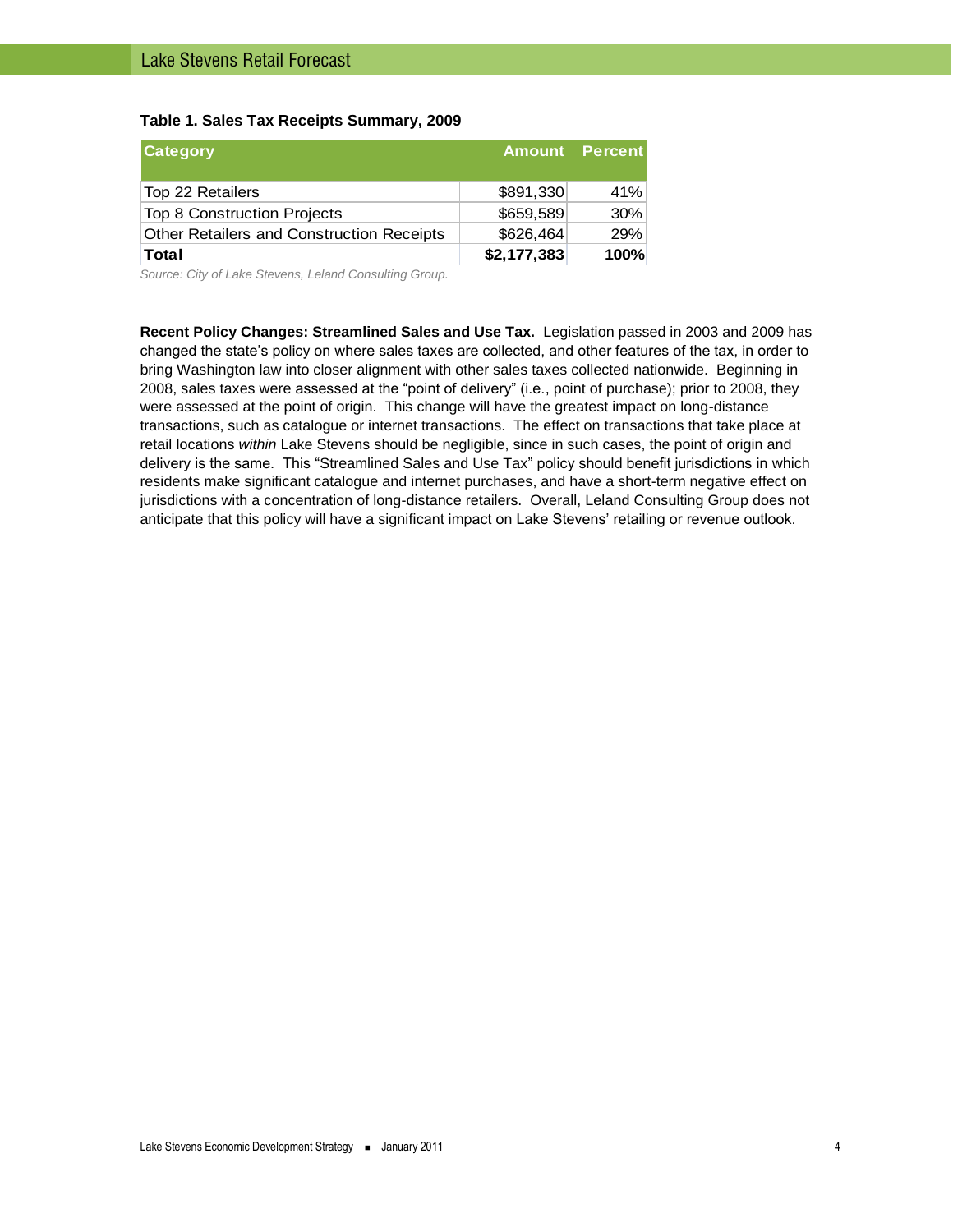# <span id="page-4-0"></span>**Other Benefits of Retail**

As stated above, there are other benefits of retail for the City and residents of Lake Stevens. These include convenience, travel time savings, and quality of life; potential for "place making;" and the potential to shape unique places that attract tourists and tourism spending.

For example, Lake Stevens residents' errands are less time consuming and their lives are probably more convenient since there is a Target located in town, rather than on the west side of I-5. Examples of retail as a critical element of place making or tourist destination are shown below.



Retail/dining as an element of downtown place making, and tourist attraction.

# <span id="page-4-1"></span>**Requirements for Successful Retail**

Like other types of real estate development, the keys to successful retail are "location, location, location." Retail development is not appropriate for every location; rather, it can only thrive on certain sites that have the characteristics shown below. The City of Lake Stevens should be careful to plan for retail only in locations with these attributes.

- *Visibility.* Thousands of customers must pass and see the site on a daily basis.
- *Accessibility.* Must be very easy to get to; most should be on the "way home" (right) side of the street.
- *Centrality location vis-a-vis target markets.* For example, grocery anchored centers should be within approximately one mile of 10,000 residents.
- *Manageable competitive environment.* Retail will avoid an area if competitors are already located there.
- *Demographic match.* Retailers choose sites located near their "target market" customers.
- *Anchor tenants.* Retail developments are often "anchored" by one tenant (for example, a grocery store) which then attracts other tenants.
- *Sense of place, safety, cleanliness.*
- *Continuity.* Urban retail must be continuous, or many shoppers will stop and turn back.
- *Parking capacity.*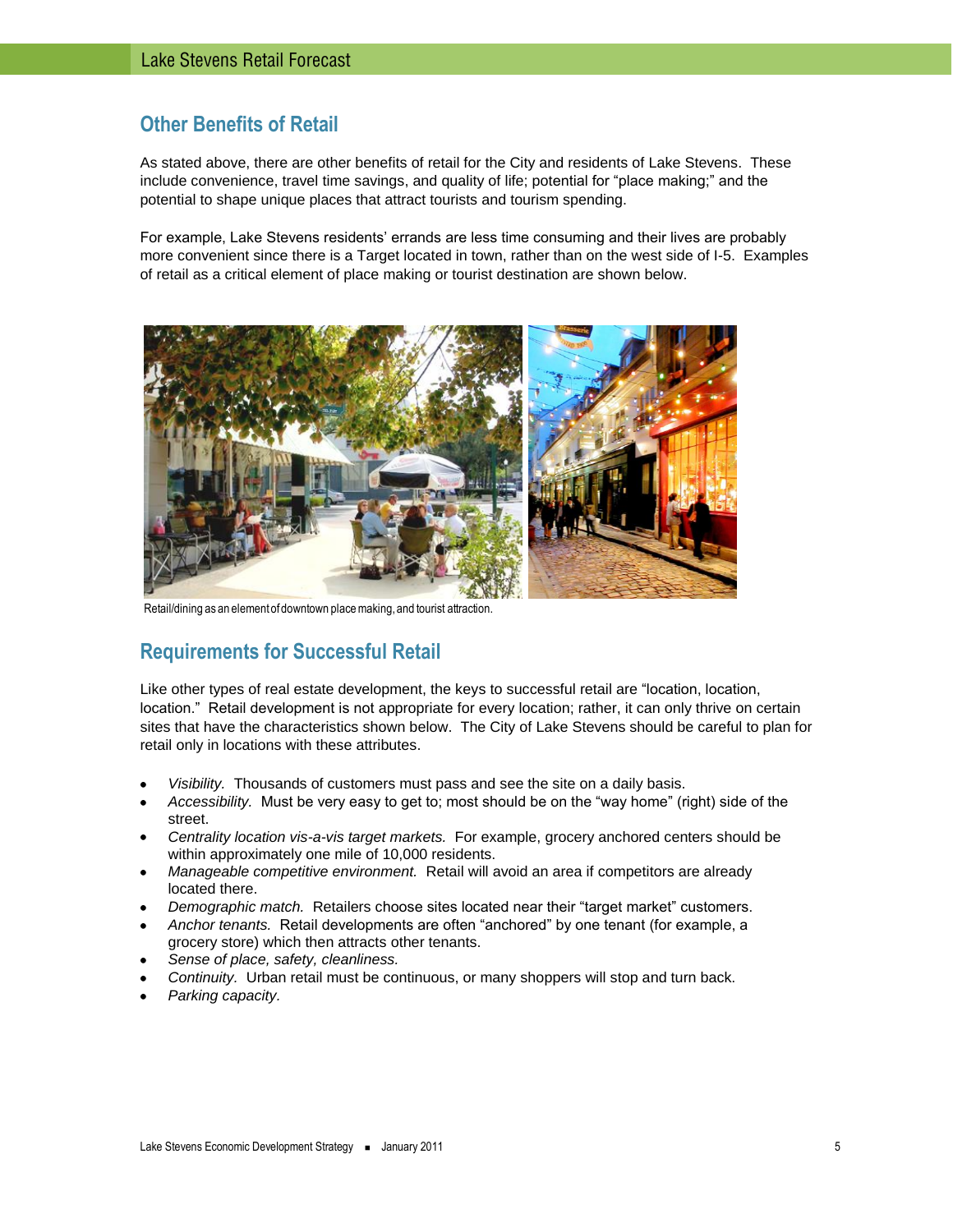# <span id="page-5-0"></span>**Retail Development Formats**

There are only a handful of formats within which large-scale retail development takes place, shown below. This is important to recognize, because neither a 10-screen movie theater nor a Nordstrom department store, for example, will be built by themselves at a free-standing site. They are almost always built as part of a larger project, because of the economics of building and operating retail. Thus, in many cases, Lake Stevens should be thinking in terms of developing or redeveloping entire centers, rather than simply attracting individual retailers. Some exceptions would be the recruitment of large club retailers such as Costco and the recruitment of individual retailers for large vacancies within existing centers.

| <b>Type</b>    | <b>Examples</b>                               | <b>Anchor Tenant(s)</b>                                                  |              | <b>Gross Leasable Area</b> | Av. Site Area | <b>Support</b>    |
|----------------|-----------------------------------------------|--------------------------------------------------------------------------|--------------|----------------------------|---------------|-------------------|
|                |                                               |                                                                          | Typical (sf) | Typical Range (sf)         | (acres)       | <b>Population</b> |
| Neighborhood   | Jay's Market Center                           | Supermarket                                                              | 50.000       | 30,000 - 100,000           | $3 - 10$      | $3,000 - 40,000$  |
| Community      | <b>Frontier Village</b><br>(including Target) | Junior or full-line department, large<br>variety, and/or discount stores | 150,000      | 100,000 - 450,000          | $10 - 30$     | 40,000 - 150,000  |
| Regional       | Everett Mall                                  | One or two full-line<br>department stores                                | 450,000      | 300.000 - 900.000          | $10 - 60$     | 150.000+          |
| Super Regional | Alderwood Mall.<br>Northgate Mall             | Three of more full-line<br>department stores                             | 900.000      | 500.000 - 2 million        | $15 - 100+$   | $300,000+$        |

#### **Table 2. Retail Development Formats**

*Source: Urban Land Institute, Leland Consulting Group.*

# <span id="page-5-1"></span>**Attracting Retail Development**

From a technical point of view, there are essentially three strategies that Lake Stevens can use to attract new retail development, each of which is related to one of the retail market areas shown below.

**1. Capture retail "leakage."** These are dollars that are being spent by residents located within the primary retail market area on goods and services purchased elsewhere (see complete description on page [8\)](#page-7-1). For example, many residents do some shopping in Everett or the Marysville outlet stores, and in theory, some or all of this spending could take place in Lake Stevens. Lake Stevens' current Urban Growth Area (UGA) boundary serves as the primary retail market area (shown at right). The primary retail market area is defined as the area from which Lake Stevens' retailers draw most of their patronage. The current population of the UGA is approximately 28,800.

It is not always easy to recapture retail leakage. Some retailers will, by nature, continue to locate elsewhere. One example is car dealers, which seek to cluster together and locate at the *center* of the largest population possible and along major highways. These retailers are more likely to choose locations to the

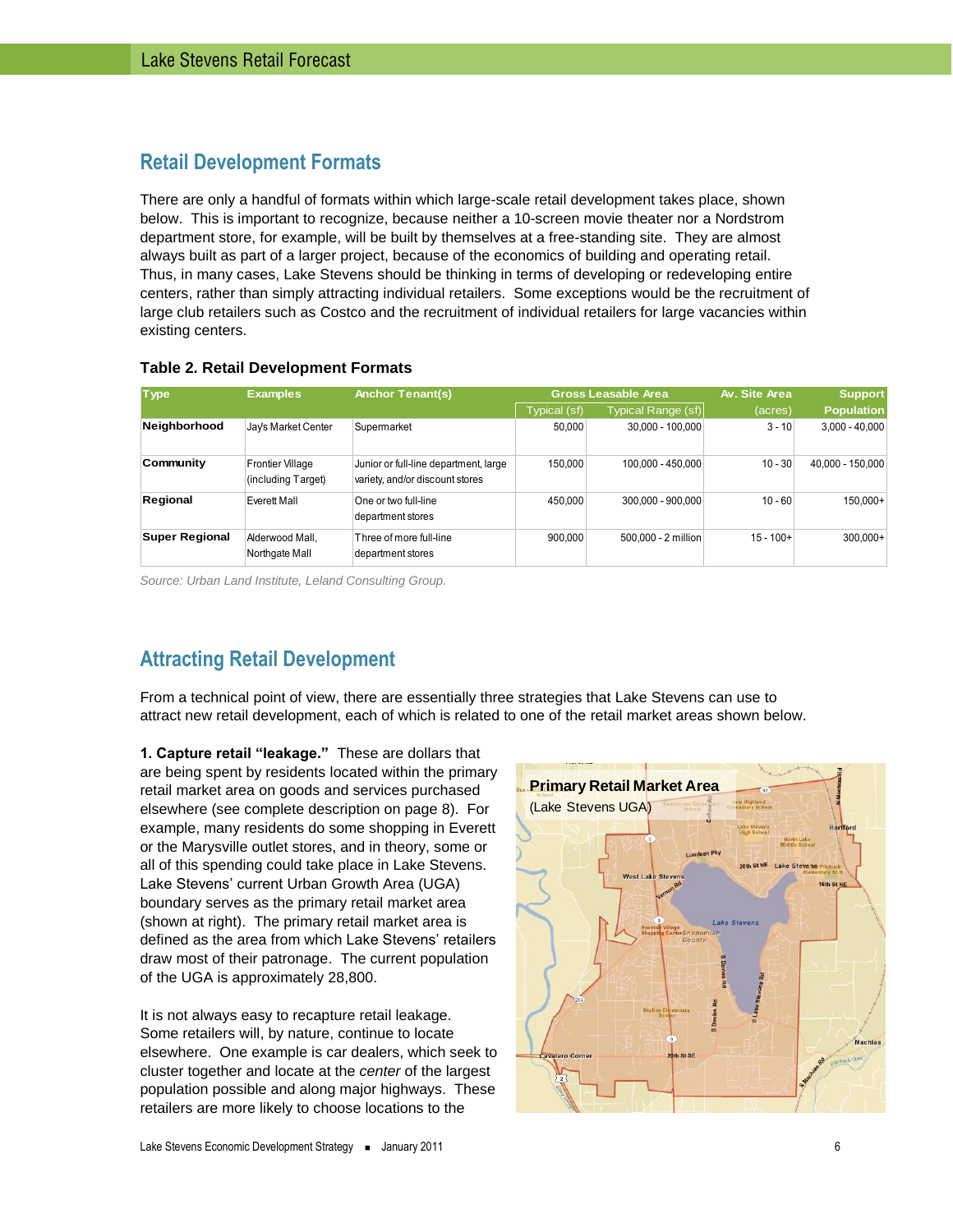west and south of Lake Stevens. Another case is when existing competition is too close. For example, since there is an outlet mall in Marysville, it is unlikely that another outlet mall would be built in Lake Stevens.

*2. Become a retail destination for north Snohomish County.* Lake Stevens also has the potential to attract shoppers from northern and eastern Snohomish County. The main area from which these retail patrons can be drawn is the secondary retail market area, shown at right. The current population of the secondary retail market area is approximately 105,000, nearly four times the population of the UGA.

As demonstrated by WSDOT's traffic counts, tens of thousands of people currently drive through Lake Stevens on a daily basis from these areas, many on their way to work to west of I-5 or in other locations. These people know Lake Stevens and it is a natural crossroads for them as they get to and from work, home, and other destinations. (Traffic counts and commuting patterns are shown in the Economic Assessment, a separate report completed as part of



this project.) As long as the shopping alternatives are comparable to others located further west. residents of the secondary retail market area will choose to shop in Lake Stevens rather than elsewhere because of greater convenience and drive time savings.

*3. Increase the City's tourism draw.* The market area for a tourist destination can be regional, national, or even global. The potential for attracting new, outside spending is tremendous, but doing so is not easy. Further, it is difficult to accurately forecast significant increases in tourism spending, or to determine the market area that tourists will come from. Finally, tourists tend to support different kinds of retail—such as restaurants, gift shops, and other goods and services unique to the area—than local or regional residents. While some tourist spending should be anticipated in the Framework Plans created for the City's focus areas, particularly downtown, a specific forecast is not included here.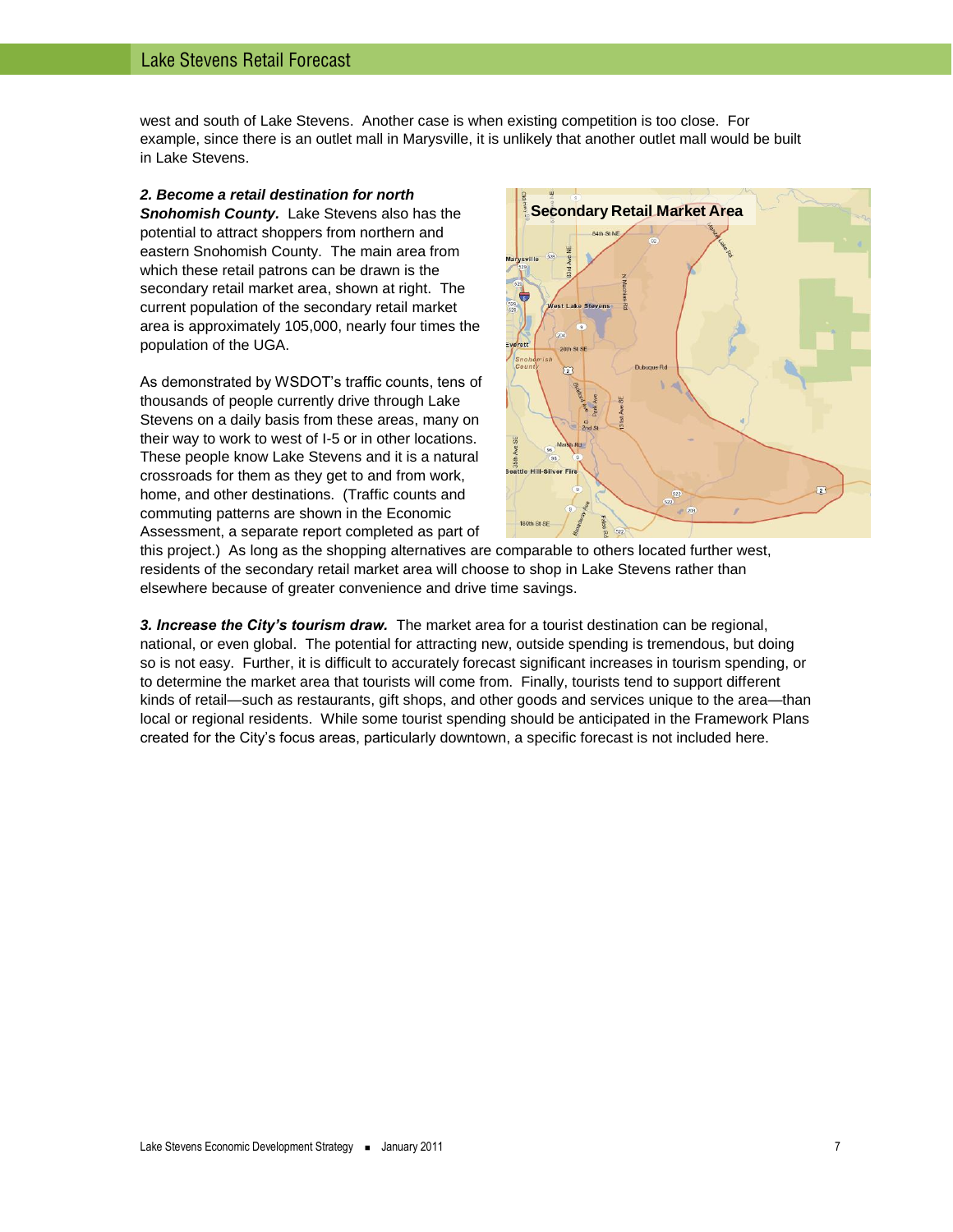# <span id="page-7-0"></span>**Retail Leakage and Opportunities**

# <span id="page-7-1"></span>**Understanding Leakage**

Figures 1 through 4 below show several different ways to look at the retail spending, leakage, and opportunities in Lake Stevens.

Retail surplus or leakage figures are essentially calculated as demand less supply. Retail *demand* is a function of the number of households in an area and the amount of money those households spend on retail purchases annually. Both figures are tracked by the U.S. Census Bureau and ESRI Business Analyst, a private source of national economic and demographic information. Retail *supply* is the amount of goods and services currently being offered in the area and is a function of the number of stores in the area, their type and size, and projected sales figures. These figures are tracked by ESRI Business Analyst and Infogroup.

When demand is greater than supply, leakage is occurring—households within the market area have retail dollars that they are spending outside the primary retail market area. When supply is greater than demand, there is a retail surplus—and people from elsewhere must be coming into the market area in order to support the local retailers.

While opportunities to attract new retailers can include categories where there is either surplus or leakage, categories with leakage often represent more immediate opportunities. For example, if residents are going elsewhere to buy their electronics, an electronics store could be located in Lake Stevens (assuming that enough market demand exists to support an entire store) and the shopping dollars, sales taxes, property taxes, and wages will be captured locally.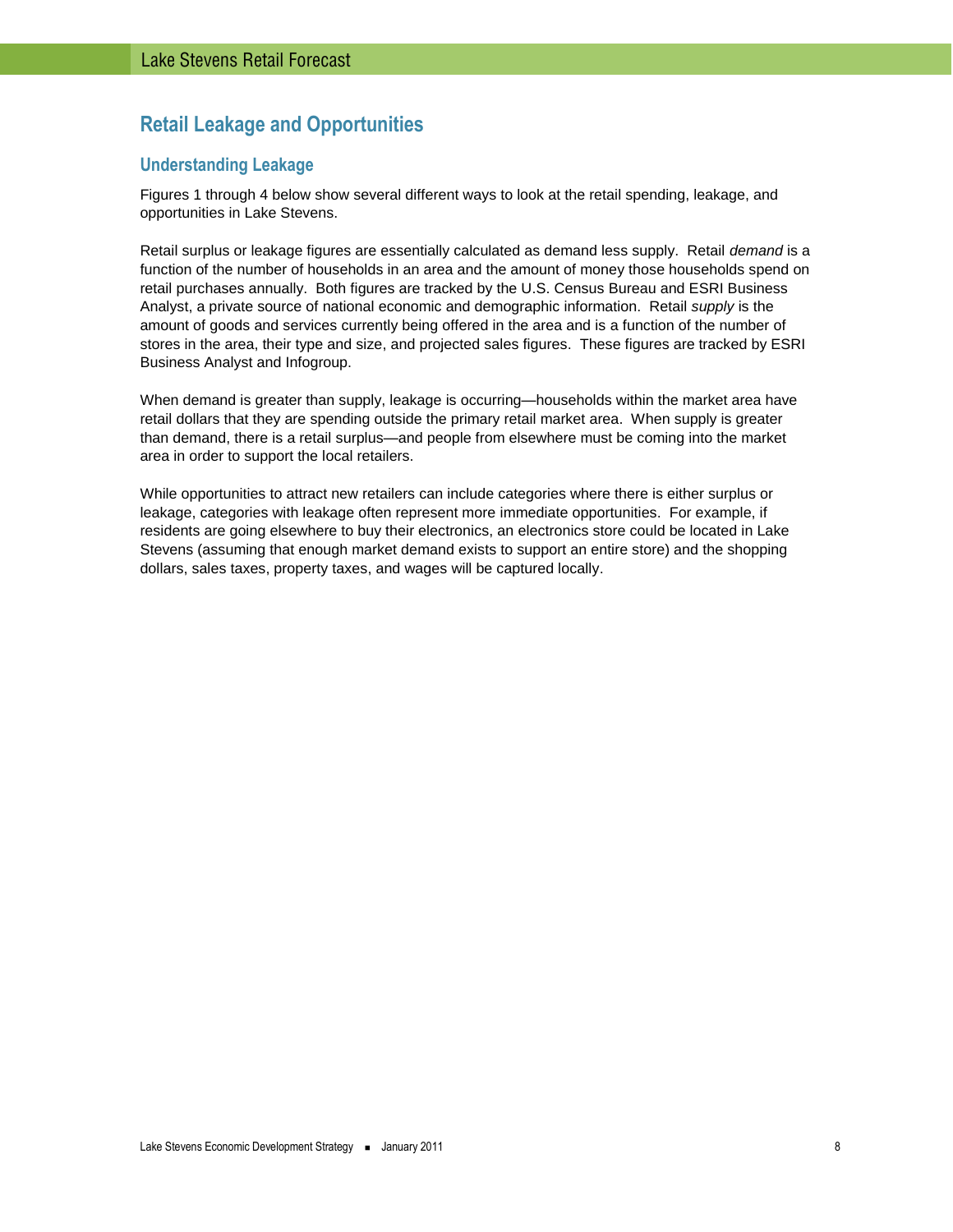[Figure 1](#page-8-0) below offers a first snapshot of retail leakage and surplus. It shows that:

- Leakage is taking place in Lake Stevens in almost every retail category. Residents are going elsewhere to shop!
- Leakage is taking place in many categories that Lake Stevens could reasonably be expected to capture: furniture and home furnishings, electronics, building materials, gasoline, clothing, sporting goods, and food services (restaurants and bars). It will probably have trouble attracting motor vehicle dealers for the reasons explained above.
- Lake Stevens has a retail surplus in several categories. The general merchandise surplus is probably due to the fact that Target draws shoppers from a large area. The City also has a modest surplus in health and personal care stores, and is essentially in equilibrium in food and beverage stores (grocery stores, specialty food stores, and liquor stores).



#### <span id="page-8-0"></span>**Figure 1. Retail Surplus/Leakage Factor, Primary Market Area, 2010**

*Source: ESRI Business Analyst, Leland Consulting Group. A leakage factor of 100 indicates that all potential*  spending is going to other areas; a surplus factor of 100 indicates that the area is capturing twice the spending *power of the current population.* 

Figures 2 through 4 show the dynamics of retail leakage and surplus in greater detail, by displaying the actual dollar amounts of retail demand and supply, and how this could potentially translate into new retail space (measured in square feet and number of retailers). The retailer types and average sizes are just that—averages. Although they are based on the findings of national retailer surveys, the actual size of particular retailers within these categories will vary. For example, some electronics stores are 2,500 square feet, while others are more than 60,000 square feet. The total spending needed to support the larger store is therefore significantly larger.

Two types of retailers were removed from the leakage figures shown below. The first is "nonstore retailers," which includes online shopping, mail order, door-to-door sales, and other retailers that do not occupy a physical store. Because of Washington's revised sales tax laws, adding these categories of retailers would not create sales tax revenue for Lake Stevens. The second is motor vehicle dealers (and parts dealers). Motor vehicle dealers prefer locations that are a) as close as possible to the center of the metropolitan area or very large population base, b) near major highways, and c) often near other auto retailers. These criteria do not make Lake Stevens a good candidate for major auto sales.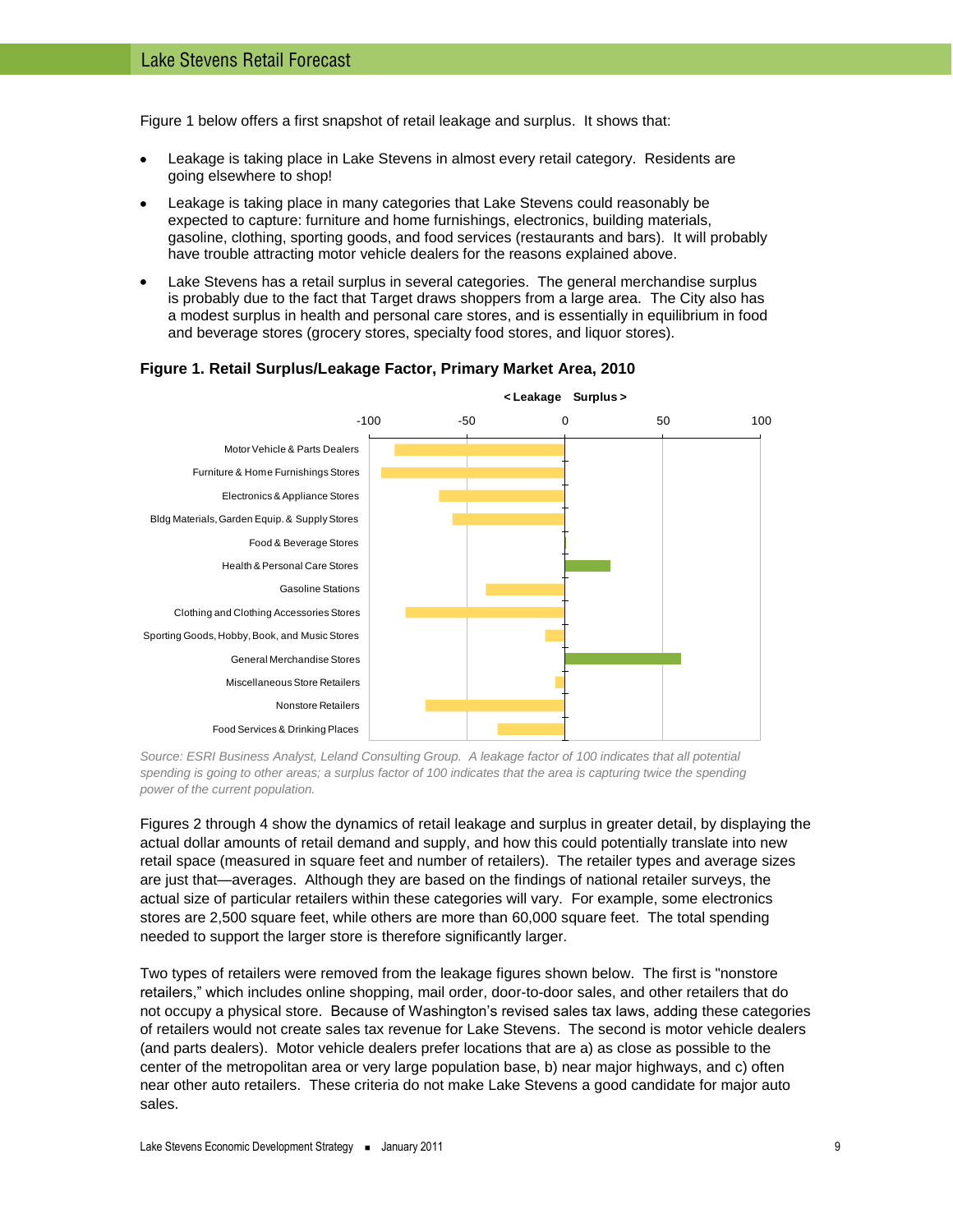# **Current Retail Dynamics in the Primary Market Area**

Figure 2 shows the current retail surplus and leakage for the primary retail market area. It shows that:

- There are five "opportunity" retail categories in which Lake Stevens has the potential to attract one or more stores totaling 10,000  $\bullet$ or more square feet, and one "major opportunity" category in which the City has the potential to attract one or more stores totaling 50,000 or more square feet.
- These categories include many retail goods and services that were (not coincidentally) cited by Lake Stevens interviewees as unmet community  $\bullet$ needs: restaurants (food services and dining), clothing, furniture, and electronics.
- Due in large part to the presence of the Target store, Lake Stevens has a significant surplus of general merchandise sales. This is not considered to  $\bullet$ be a significant deterrent to the attraction of a Costco or other warehouse store, since those stores sell a wide variety of merchandise, including food, electronics, home furnishings, and other goods.

The "retailer support" shown below evaluates the City's capacity to add various tenants. While average tenant sizes reflect actual sizes of particular retailers, retailer sizes vary widely. For example, some electronics retailers (Radio Shack) occupy 2,500 square feet, while others (Best Buy) fill 60,000.

#### <span id="page-9-0"></span>**Key to Sales and Leakage Figures**

| Major opportunity. | 50,000 sf of leakage | Opportunity. $> 10,000$ sf of leakage | (Retail leakage is represented with negatives values.) |
|--------------------|----------------------|---------------------------------------|--------------------------------------------------------|
|                    |                      |                                       |                                                        |

#### **Figure 2. Retail Surplus/Leakage in the Primary Retail Market Area, 2010**

| Industry Group                                  | <b>Demand</b>      | <b>Supply</b>  |                  | <b>Surplus or Leakage</b> |                   | <b>Retailer Support</b>  |                           |    |
|-------------------------------------------------|--------------------|----------------|------------------|---------------------------|-------------------|--------------------------|---------------------------|----|
|                                                 | (Retail Potential) | (Retail Sales) | \$ Value         | Area (SF)                 | Leakage Area (SF) | Retailer Type/Name       | Av. Size (SF) # Retailers |    |
| Furniture & Home Furnishings Stores             | \$11,402,328       | \$384,730      | (\$11,017,598)   | (36, 458)                 | (36, 458)         | Furniture                | 7,700                     |    |
| Electronics & Appliance Stores                  | \$6,920,019        | \$1,500,412    | (S5, 419, 607)   | (16,936)                  | (16,936)          | <b>Electronics Store</b> | 2,500                     |    |
| Bldg Materials, Garden Equip. & Supply Stores   | \$11,676,670       | \$3,138,833    | (\$8,537,837)    | (21,968)                  | (21,968)          | Home Improvement         | 116,000                   |    |
| Food & Beverage Stores                          | \$62,488,649       | \$63,351,300   | \$862,651        | 2,696                     |                   | Grocery Store            | 52,400                    |    |
| Health & Personal Care Stores                   | \$10,138,166       | \$16,303,785   | \$6,165,619      | 19,268                    |                   | Pharmacy                 | 11,000                    |    |
| <b>Gasoline Stations</b>                        | \$42,596,864       | \$18,105,659   | $(\$24,491,205)$ | (18, 554)                 | (18, 554)         | <b>Gas Station</b>       | 3,180                     | 6  |
| <b>Clothing and Clothing Accessories Stores</b> | \$11,404,244       | \$1,161,324    | (S10, 242, 920)  | (44, 021)                 | (44, 021)         | Women's Clothing         | 4,000                     | 11 |
| Sporting Goods, Hobby, Book, and Music Stores   | \$3,042,020        | \$2,488,414    | (S553,606)       | (1,730)                   | (1,730)           | <b>Sporting Goods</b>    | 11,000                    | 0  |
| General Merchandise Stores                      | \$36,839,560       | \$143,305,342  | \$106,465,782    | 332,706                   |                   | Warehouse Club           | 135,000                   |    |
| Miscellaneous Store Retailers                   | \$8,384,351        | \$7,607,542    | (\$776,809)      | (2, 428)                  | (2, 428)          | Florist                  | 1,600                     |    |
| <b>Food Services &amp; Drinking Places</b>      | \$47,795,915       | \$23,325,048   | (S24, 470, 867)  | (59, 365)                 | (59, 365)         | Restaurant               | 3,000                     | 20 |
| Total                                           | \$252,688,786      | \$280,672,389  | \$27,983,603     | 153,209                   | (201, 460)        |                          |                           | 50 |

*Source: US Census, ESRI Business Analyst, Urban Land Institute, Leland Consulting Group.*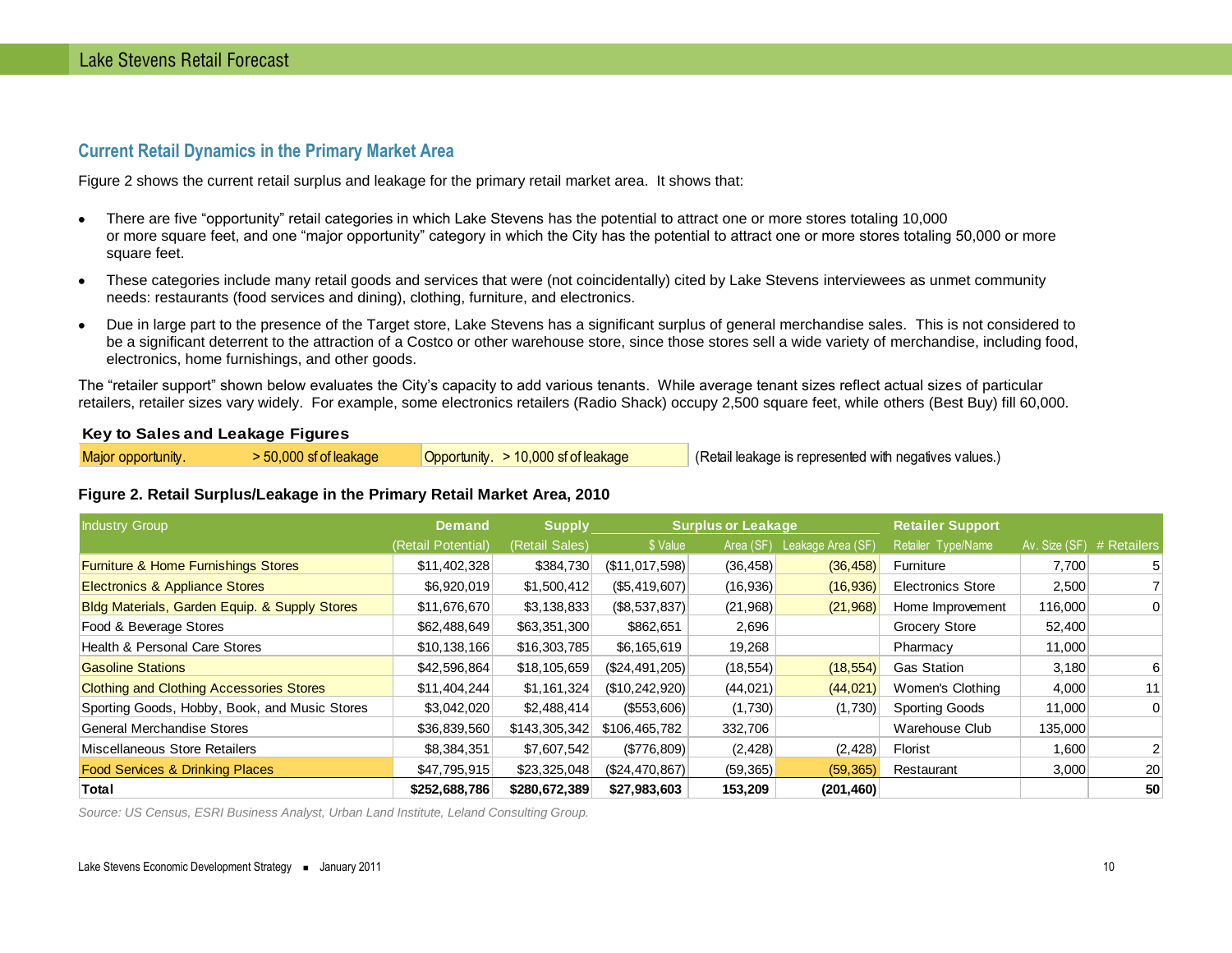# **Current Retail Dynamics in the Secondary Market Area**

[Figure 3](#page-10-1) shows the current retail surplus and leakage for the secondary retail market area. Not all of the leakage shown below would necessarily be captured in Lake Stevens; new retailers could also be located in other cities within the secondary retail market area or to the west. [Figure 3](#page-10-1) shows:

- There are three "opportunity" retail categories in which Lake Stevens has the potential to attract one or more stores totaling 10,000 or more square feet, and four "major opportunity" categories in which the City has the potential to attract one or more stores totaling 50,000 or more square feet.
- Residents of the areas to the east, northeast, and southeast—like Lake Stevens residents themselves—are also going elsewhere to purchase  $\bullet$ many basic consumer goods.
- The scale of leakage is now approximately that of a regional mall. In addition, there is leakage within key mall (or lifestyle center) retail  $\bullet$ categories such as clothing, food, and home furnishings. A developer's assessment of the competitive environment would be critical to the decision to locate a large mall in Lake Stevens. In other words, a developer would need to be convinced that a new center could achieve adequate sales levels given competition from Gateway Plaza, Everett Mall, Snohomish Station, and other major nearby centers.

| <b>Industry Group</b>                           | <b>Demand</b>      | <b>Supply</b>  | <b>Surplus or Leakage</b> |            | <b>Retailer Support</b> |                          |                           |     |
|-------------------------------------------------|--------------------|----------------|---------------------------|------------|-------------------------|--------------------------|---------------------------|-----|
|                                                 | (Retail Potential) | (Retail Sales) | \$ Value                  | Area (SF)  | Leakage Area (SF)       | Retailer Type/Name       | Av. Size (SF) # Retailers |     |
| Furniture & Home Furnishings Stores             | \$38,290,570       | \$7,813,937    | (\$30,476,633)            | (100, 849) | (100, 849)              | Furniture                | 7,700                     | 13  |
| <b>Electronics &amp; Appliance Stores</b>       | \$23,348,210       | \$6,840,629    | (\$16,507,581)            | (51, 586)  | (51, 586)               | <b>Electronics Store</b> | 2,500                     | 21  |
| Bldg Materials, Garden Equip. & Supply Stores   | \$39,475,380       | \$38,893,626   | (S581,754)                | (1, 497)   | (1, 497)                | Home Improvement         | 116,000                   | 0   |
| Food & Beverage Stores                          | \$214,715,660      | \$219,070,414  | \$4,354,754               | 13,609     |                         | <b>Grocery Store</b>     | 52,400                    |     |
| <b>Health &amp; Personal Care Stores</b>        | \$34,918,466       | \$26,329,571   | (S8, 588, 895)            | (26, 840)  | (26, 840)               | Pharmacy                 | 11,000                    |     |
| <b>Gasoline Stations</b>                        | \$144,856,465      | \$118,553,134  | (\$26,303,331)            | (19, 927)  | (19, 927)               | <b>Gas Station</b>       | 3,180                     | 6   |
| <b>Clothing and Clothing Accessories Stores</b> | \$38,970,981       | \$4,284,647    | (\$34,686,334)            | (149,073)  | (149,073)               | Women's Clothing         | 4,000                     | 37  |
| Sporting Goods, Hobby, Book, and Music Stores   | \$10,318,137       | \$6,047,705    | (S4, 270, 432)            | (13, 345)  | (13, 345)               | <b>Sporting Goods</b>    | 11,000                    |     |
| General Merchandise Stores                      | \$125,792,087      | \$238,830,170  | \$113,038,083             | 353,244    |                         | Warehouse Club           | 135,000                   |     |
| <b>Miscellaneous Store Retailers</b>            | \$28,614,057       | \$23,850,033   | (S4, 764, 024)            | (14, 888)  | (14, 888)               | Florist                  | 1,600                     |     |
| <b>Food Services &amp; Drinking Places</b>      | \$163,386,987      | \$101,484,282  | (\$61,902,705)            | (150, 173) | (150, 173)              | Restaurant               | 3,000                     | 50  |
| <b>Total</b>                                    | \$862,687,000      | \$791,998,148  | (\$70,688,852)            | (161, 325) | (528, 178)              |                          |                           | 140 |

#### <span id="page-10-1"></span><span id="page-10-0"></span>**Figure 3. Retail Surplus/Leakage in the Secondary Market Area, 2010**

*Source: US Census, ESRI Business Analyst, Urban Land Institute, Leland Consulting Group.*